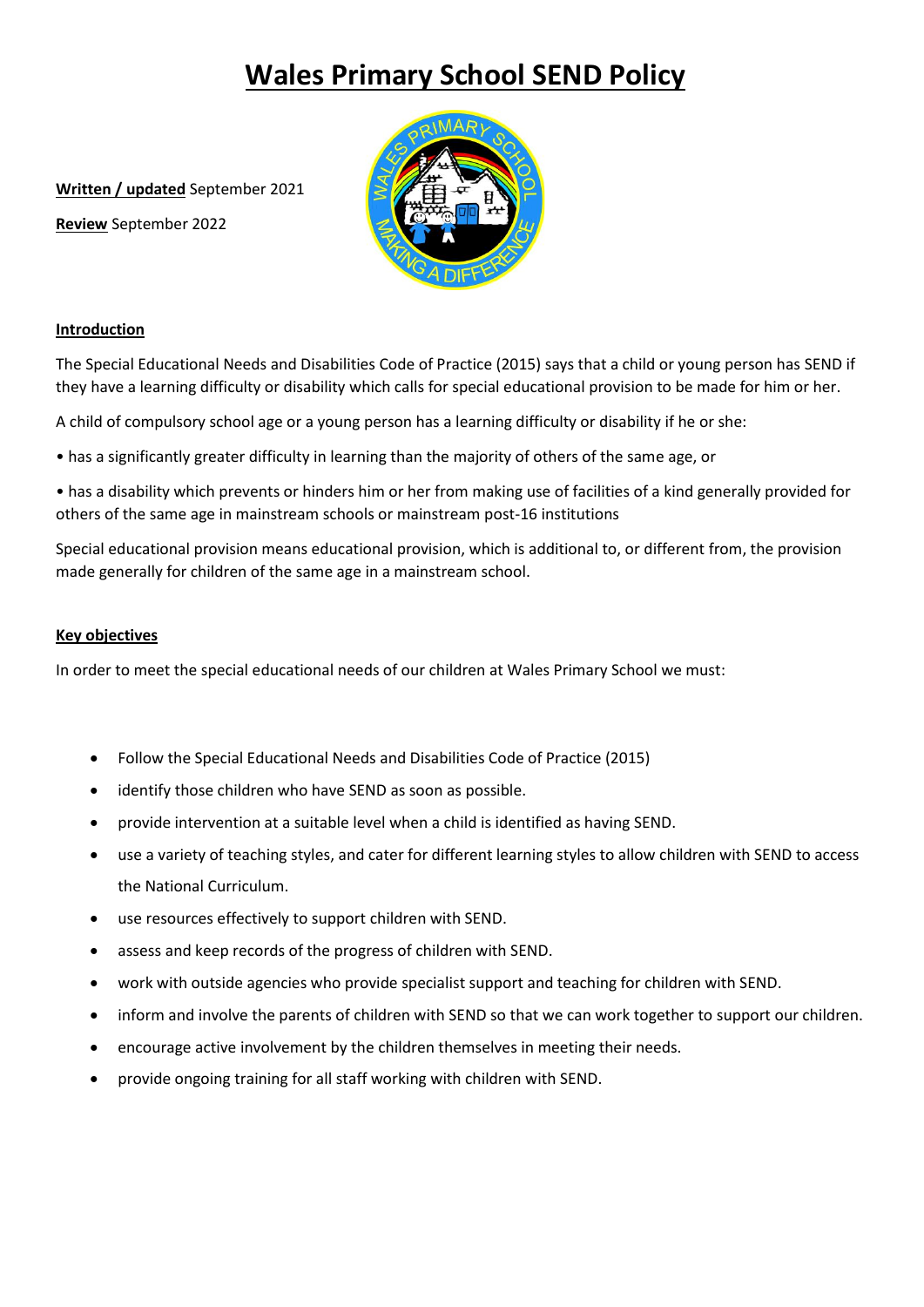# **Roles and Responsibilities**

The Special Educational Needs and Disabilities Coordinators (SENDCos) are *Charlotte Lax (lead) and Claire Long-Melton*

The SEND governors are **Peter Blanksby and Nick Parr**

The following groups have responsibilities for children with SEND:

- School: Head teacher, class teacher, SENDCo
- Governors
- LA
- Parents

## **Parents**

Partnership with parents plays a key role at Wales Primary School in promoting a culture of co-operation between parents, schools, the LA and others. This is important in enabling children and young persons with SEND to achieve their potential

Parents will be supported to be able and empowered to:

- Recognise and fulfil their responsibilities as parents and play an active and valued role in their children's education;
- Have knowledge of their child's entitlements within the SEND framework;
- Make their views known about how their child is educated;
- Have access to information, advice and support during assessment and any related decision-making processes about special educational provision.

Parents also have a responsibility to support their child's education. In particular parents should:

- Communicate regularly with Wales Primary School and alert them to any concerns they have about their child's learning or provision;
- Fulfil their obligations under home-school agreements which set out expectations of both sides.

# **School**

The school has a responsibility to:

- Develop a policy on SEND which should be reviewed every 3 years
- Nominate a teacher to be responsible for SEND practices and policy
- Regularly review and record the students achievements and difficulties to create a cumulative SEND record
- Where funds allow, use its delegated budget to meet the needs of children with SEND

# **a) The Head Teacher**

The Headteacher of Wales Primary School must:

- Use their best endeavours in exercising their functions to ensure that the necessary special education (SEND) provision is made for any pupil who has a special educational need;
- Ensure that parents and/or the young person are notified by the school when special education provision is being made for their child because it is considered that they have (SEND);
- Ensure that the responsible person makes all staff who are likely to teach the pupil's SEND and/or medical conditions;
- Ensure that the teachers in school are aware of the importance of identifying pupils who have SEND and of providing appropriate teaching;
- Ensure that there is a suitably experienced and qualified teacher designated as special educational need coordinator (SENDCo) for the school;
- Consult the local authority and the governing boards of other schools when it seems necessary to coordinate SEND teaching in the area;
- Ensure that pupils with special educational needs/disabilities (SEND) join in the everyday activities of the school, together with their peers, as far as is compatible with them receiving the necessary special educational provision, the provision of efficient education for all pupils, and the efficient use of resources;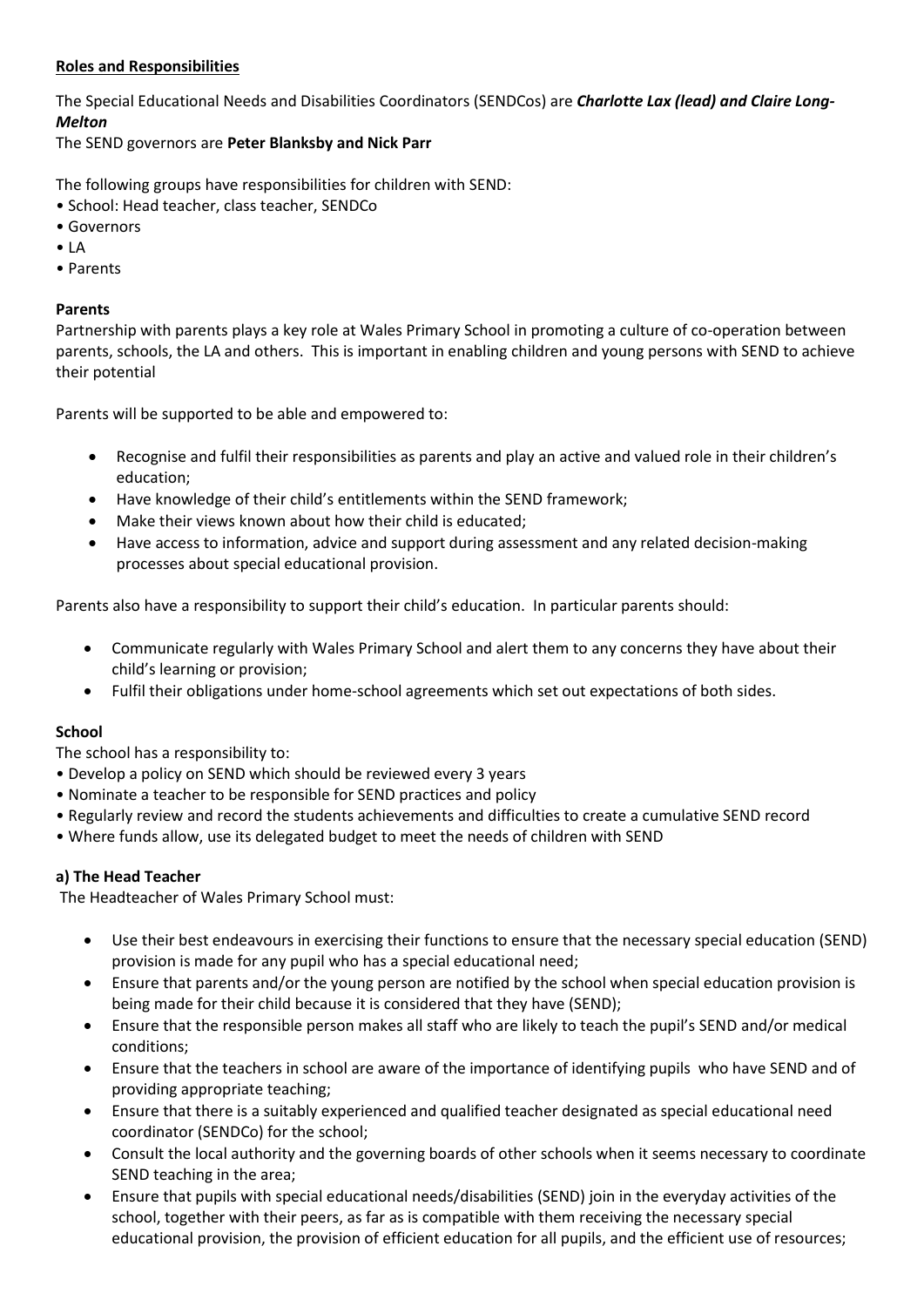- Take account of the 0-25 SEND Code of Practice (2015) when carrying out their duties towards all pupils with SEND;
- Ensure that, where the Local Authority or the First-tier Tribunal (Special Educational Needs and Disability) names Wales Primary School as the school that a child will attend on a Statement of Special Educational Need, or an Education and Healthcare Plan, the governing board must admit the child to the school. Before naming a maintained school on a statement, the local authority must consult the governing board of the school;
- Cooperate with the Local Authority in developing the Local Offer (see LA section) and in transferring children/young people from the old to the new special educational needs framework (e.g. SEND support, and EHC Plans);
- Ensure that the school produces and publishes online its School SEND Information Report, in accordance with section 69 of the Children and Families Act, 2014; and
- Ensure the school has arrangements in place to support children with medical conditions (Section 100, Children and Families Act, 2014)

# **b) Class teachers**

 need to identify, assess and with appropriate support, provide for the educational needs of children in their care

- need to review and provide evidence for cumulative records
- decide the objectives for the teaching
- prepare teaching plans
- assess the work and progress of pupils with SEND
- be prepared for informal discussions with parents on their child's progress
- consult and work closely with the SENCO and external services
- consult and work closely with curriculum leaders

 Set SMART (specific, measurable, achievable, relevant, timed) together with the child, their parents and external services when required.

# **c) SEND Coordinator**

- liaise with Head / staff to ensure that the SEND policy works
- ensure that within the constraints of the budget, staff are trained and have adequate resources and support
- liaise with external agencies
- co-ordinate cumulative records of all actions proposed and taken
- ensure that the SEND policy is regularly reviewed and updated
- ensure that the school has a policy on SEND
- early identification and monitoring procedures
- ensure appropriate staffing and INSET arrangements where finances permit
- provision for SEND policy to be reviewed every 3 years
- ensure that teachers know their responsibilities
- ensure that pupils with SEND are included and not discriminated against
- report to parents on how SEND are being met during SEND reviews and annual reviews (for those with EHCP)

# **d) Governing Board**

All governing boards have legal duties under the Children and Families Act, 2014, in relation to pupils with Special Educational Need and Disability (SEND).

The governing board should, in co-operation with the head teacher determine the school's general policy and approach to provision for children with SEND, establish the appropriate staffing and funding arrangements and maintain a general oversight of the school's work.

Governors must ensure that the school will:

 Co-operate with the Local Authority in reviewing the provision that is available locally and developing the Local Offer;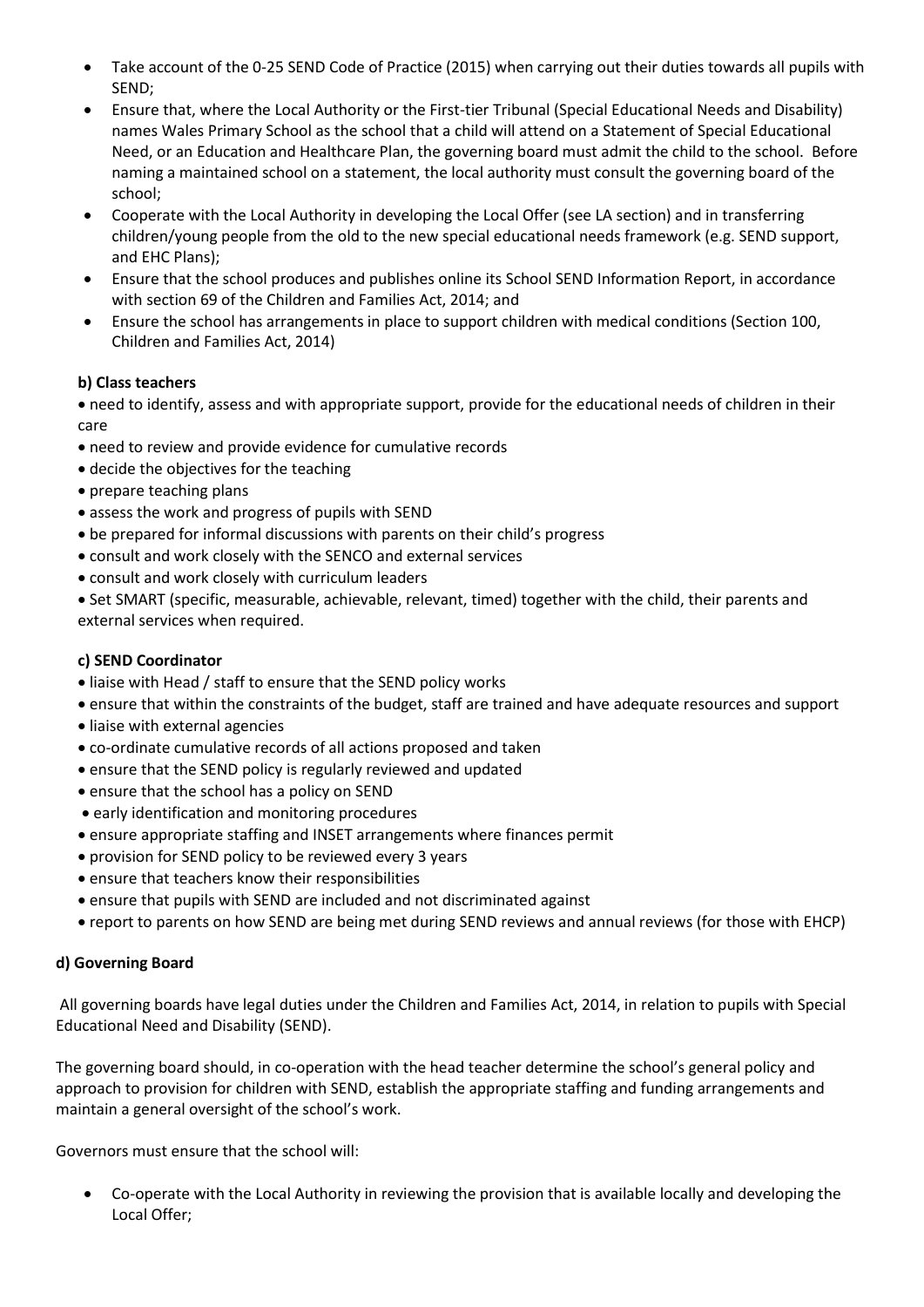- Use their best endeavours to make sure that a child with SEND gets the support they need this means doing everything they can to meet children and young people's SEND;
- Ensure that children and young people with SEND engage in activities of the school alongside pupils who do not have SEND;
- Inform parents when they are making special educational provision for a child;
- Ensure that arrangements are in place in school to support pupils at school with medical conditions;
- Have a clear approach to identifying and responding to SEND;
- Record accurately and keep up to date the provision made for pupils with SEND;
- Publish information on the school website details of the policy dealing with pupils with SEND (the school's SEND report). This report should be easily accessible to parents and young people, and be reviewed annually;
- Publish information about the arrangements for the admission of pupils with disabilities, the steps taken to prevent them being treated less favourably than others, the facilities provided to assist access, and their accessibility plans;
- Appoint a qualified teacher designated as the special educational needs co-ordinator (SENCo) for the school;
- Use school resources to support the progress of pupils with SEND.

The governing board will appoint a member of the board to oversee the arrangements for SEND provision in school. That governor will provide termly updates of their oversight, findings and activities to the governing board.

## **Local Authority**

The Local Authority (LA) has a legal duty to identify and assess the special educational needs (SEND) of children and young people for whom they are responsible. The LA will become responsible when they become aware that a child or young person has, or may have SEND.

The LA must consider how a child or young person for whom they are responsible can be supported to facilitate their development and to help them achieve, *"the best possible educational and other outcomes".*

If a child or young person needs, or may need, more support than their school can give them, the LA must carry out an Education, Health and Care needs assessment (EHC Plan). This Plan will set out the additional support the child or young person needs and the school or other institution they will go to.

The LA must publish a Local Offer, containing:

- Information about the services and support available for children and young people with SEN,
- Not only inside the LA's geographical area but,
- Elsewhere, including independent schools or colleges, therapy services and care placements.

This should not be merely a directory of services, but must clearly indicate:

- What schools, colleges and other settings will provide for the funding they receive for SEND:
- What schools, colleges and other settings in its area will provide from the funding they receive to support those with a disability:
- Educational, health and care provision;
- Training provision;
- Transport arrangements between home and school,
- Disagreement resolution arrangements, including the appointment of persons who are independent of the LA, the parents and the professionals involved.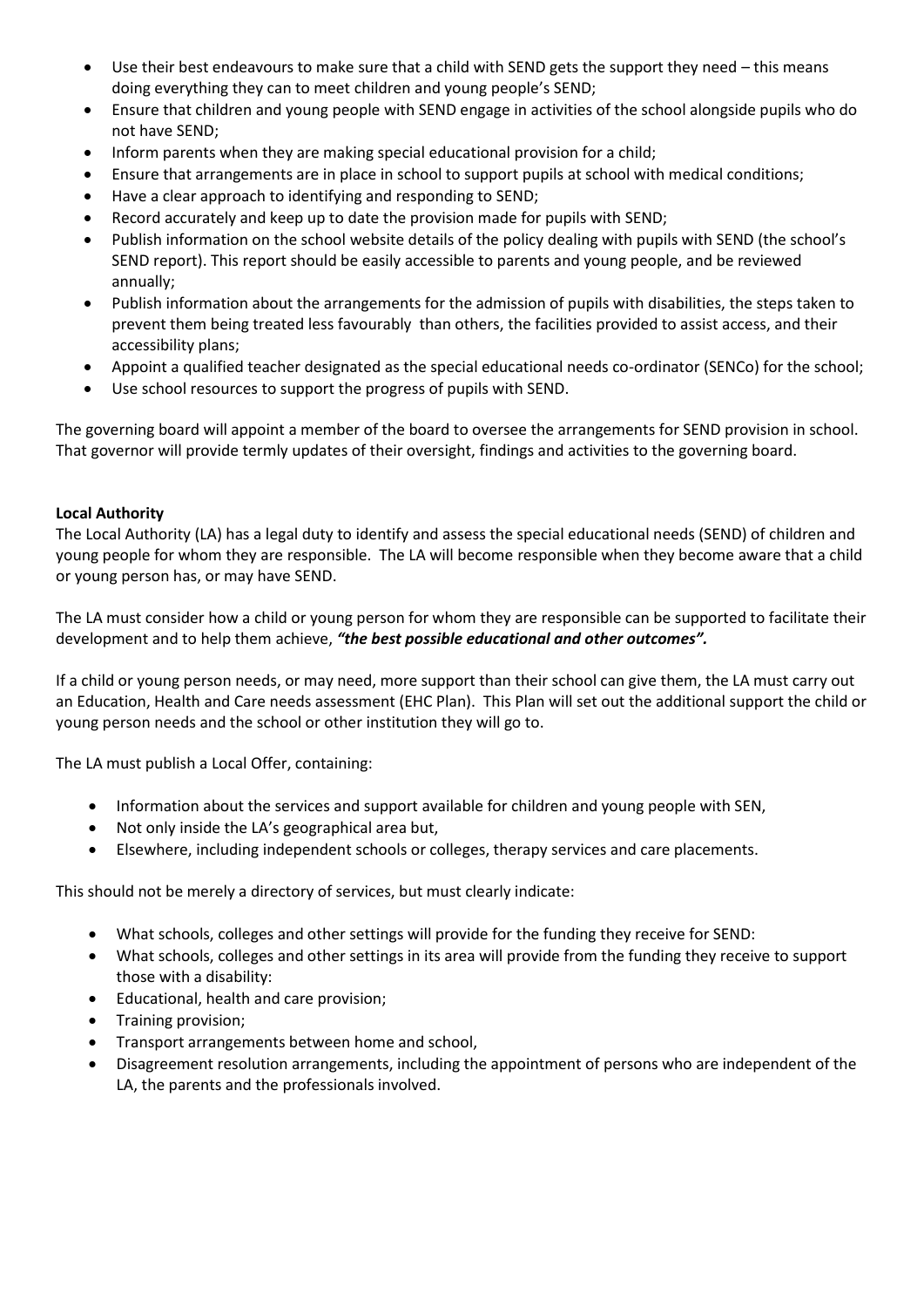#### **The SEND Governor s**

Peter Blanksby and Nick Parr are the current Governors with responsibility for SEND; they have regular contact with the SENDCo and the Senior Management of the school to keep up-to-date with and monitor the school's SEND provision.

To effectively fulfil the role of SEND governor, he/or she should:

- Keep abreast of current SEND developments;
- Where possible, attend in-service SEND training sessions;
- Meet regularly with the SENDCo;
- Where possible, be aware of progress of SEND pupils;
- Report termly to the full governing board on relevant activity;
- Where possible, be aware of parental views and concerns about SEND issues;
- Monitor the effectiveness of communicating with parents;
- Provide encouragement and support for teachers and support assistants through discussions and visits to school;
- Monitor the deployment of resources allocated to SEND;
- Be aware of changes to the SEND Code of Practice and its impact on Wales Primary School.

#### **The SEND Support Staff**

The school employs Teaching Assistants (TAs) to support children in classes. TAs can support children with SEND, or who are at risk of falling behind. Children work either on a one to one basis with the TA or in small groups. TAs meet with the teacher each week to plan and review, and to adapt the learning programmes they are delivering, if necessary. The SENDCo has an overview of this support.

Any child with an EHCP and (where stated and funded) requires 1:1 support to achieve targets set within the plan, they will be supported by TAs employed by the school from the funding delegated by the Local Education Authority for this purpose.

#### **Admission arrangements**

In line with current LA policy, a place at Wales Primary School is available to a child with SEND provided that:

- a) the parents wish the child to attend the school.
- b) the child's special educational needs can be met by the school.
- c) other pupils will not be disadvantaged.
- d) resources will be used efficiently.

Wales Primary School does not refuse admission to any child on the grounds of their special need or disability.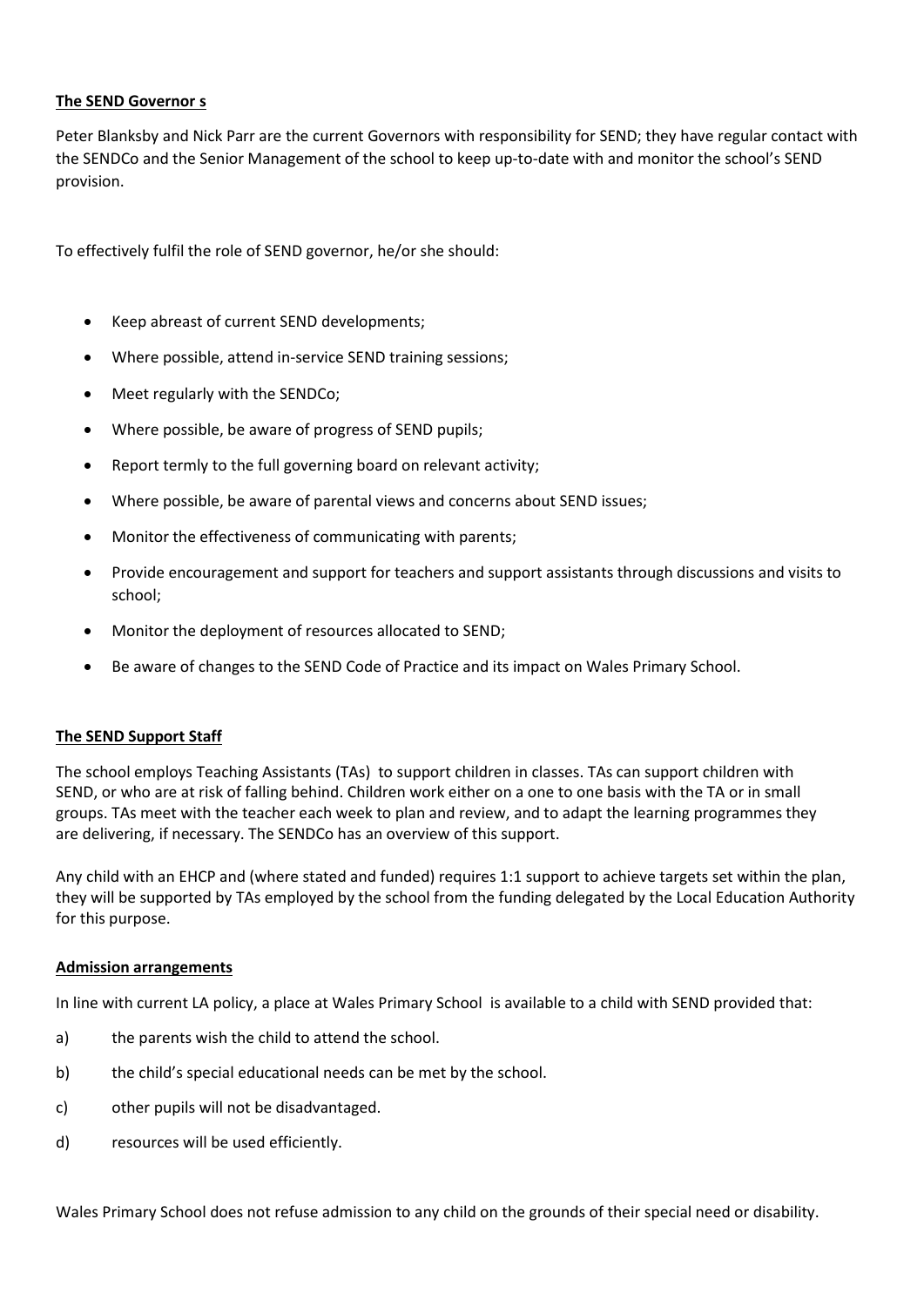## The SEND Code of Practice (2015) states that;

If a child's parent or a young person makes a request for a particular nursery, school or post-16 institution in these groups the local authority must comply with that preference and name the school or college in the EHC plan unless:

it would be unsuitable for the age, ability, aptitude or SEND of the child or young person, or

• the attendance of the child or young person there would be incompatible with the efficient education of others, or the efficient use of resources

Efficient education means providing for each child or young person a suitable, appropriate education in terms of their age, ability, aptitude and any special educational needs they may have. Where a local authority is considering the appropriateness of an individual institution, 'others' is intended to mean the children and young people with whom the child or young person with an EHC plan will directly come into contact on a regular day-to-day basis.

## **Access to the National Curriculum**

All class teachers, the SENDCo and SEND support staff carry out an ongoing process of assessment, planning and review that recognises each child's strengths as well as areas for improvement. A rigorous tracking system is in place to identify children who are not making the required level of progress. Strategies which are used to enable access for all children to the National Curriculum are:

- differentiation of the curriculum to match tasks to ability.
- use of a range of teaching styles which recognise the individual learning styles of the children in the class.
- use of TAs to provide additional support where necessary
- small withdrawal group and 1:1 teaching.
- accessibility to resources to support pupils with sensory or physical difficulties
- alternative means of accessing the curriculum through ICT, and use of specialist equipment
- peer group support through mixed ability grouping, paired reading and "buddy" systems.
- use of positive behaviour modification strategies within the classroom and as part of the whole school Behaviour Policy.
- access to extra-curricular clubs, and to the social life of the school.
- In-Service training for all staff on the needs of children with SEND

#### **Identification of Special Educational Needs and procedures**

#### *Identification of Children with Special Needs*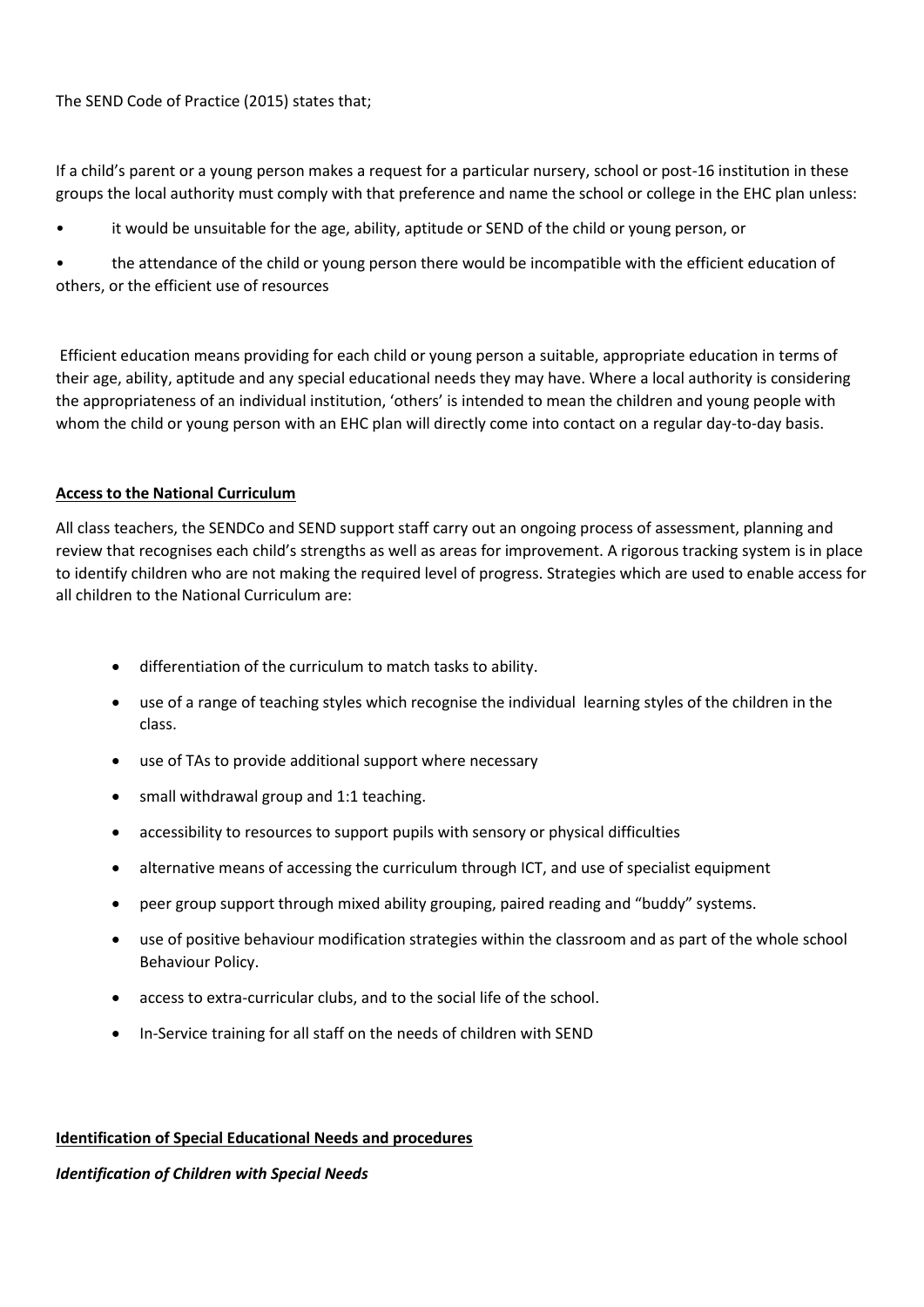In line with the SEND Code of practice (2015), Wales Primary follow a graduated response to identifying and supporting a child with possible learning difficulties or SEND.,

The graduated levels of support are explained in 'waves'.

# Wave 1

This includes the support for all children in the class. The type of support your child receives includes the following:

- Good quality first teaching.
- Work adapted to recognise that children learn in different ways .
- Different levels for the same activity.
- Different approaches (individual, paired and group work).
- Different expectations of groups.
- Different learning outcomes for groups.
- Recording in different ways.
- Implementing the dyslexia friendly classroom initiative.
- Repeating instructions for certain groups/individuals.
- Breaking information down into smaller more manageable 'chunks'.
- Providing visual or auditory reinforcement.
- Providing different resources to support the work.
- Providing a reader or a scribe.
- Pupils working in different ability groups for certain tasks.

Class teachers will discuss the progress of pupils at termly pupil progress meetings with the head teacher. If there are concerns around progress or attainment, the pupil may access wave 2 interventions or support and this will be discussed with parents.

# Wave 2

This involves small group support work which may be delivered by the class teacher or teaching assistant. The interventions are planned termly and a provision map is used to record the programme as well as the children involved. It includes:

- Completing tasks with extra support.
- Literacy support groups.
- Maths support groups.
- Toe-by-toe
- Lego club to encourage turn taking and communication skills in a structured format.
- Write words and excel for spellings.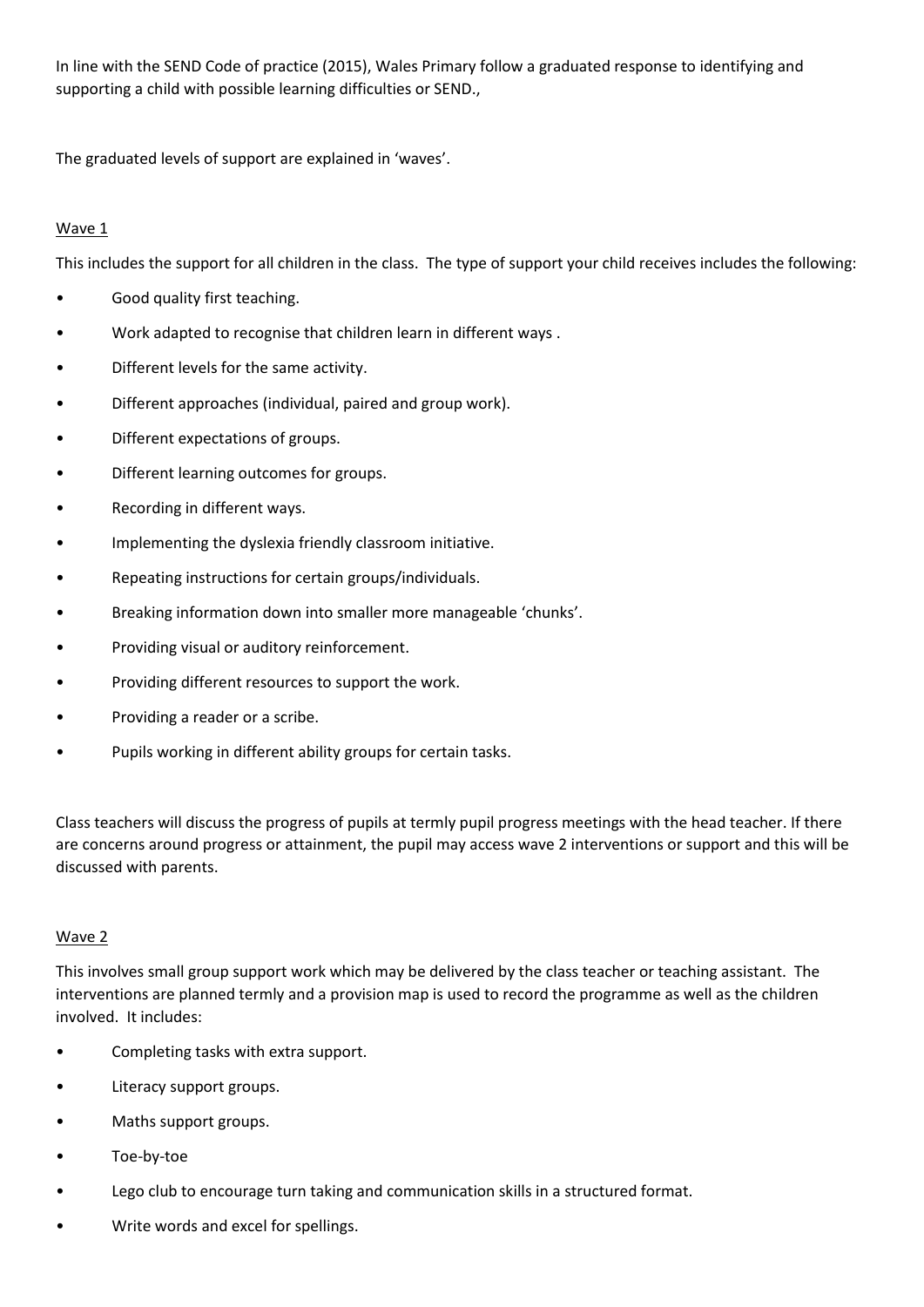- Literacy intervention support groups.
- Self-esteem groups.
- Social skills groups.
- Fine motor skills groups (including extra handwriting).
- Gross motor skills.
- Speech and language therapy groups.
- Support for children who have English as an Additional language (EAL).

Wave 1 and 2 support is implemented on an 'assess, plan, do, review' cycle



#### Wave 3

This involves support planned on an individual basis with the specific needs of the pupil concerned. Where appropriate and with parental agreement, outside agencies are consulted and their advice is implemented. Examples of outside agencies include; Learning Support Service, Speech and Language Therapists, Autism Communication Team (ACT), Hearing and Visual Impairment Team, Occupational Therapist and the Educational Psychologist. Some children who meet the criteria will have an Education, Health and Care Plan (EHCP) which is reviewed annually by all professionals involved with the child.

As a general principle, the parents of a child presenting difficulties will be involved at the earliest stage and subsequently kept informed. It is essential to have the parents' consent before referring a child to an outside agency.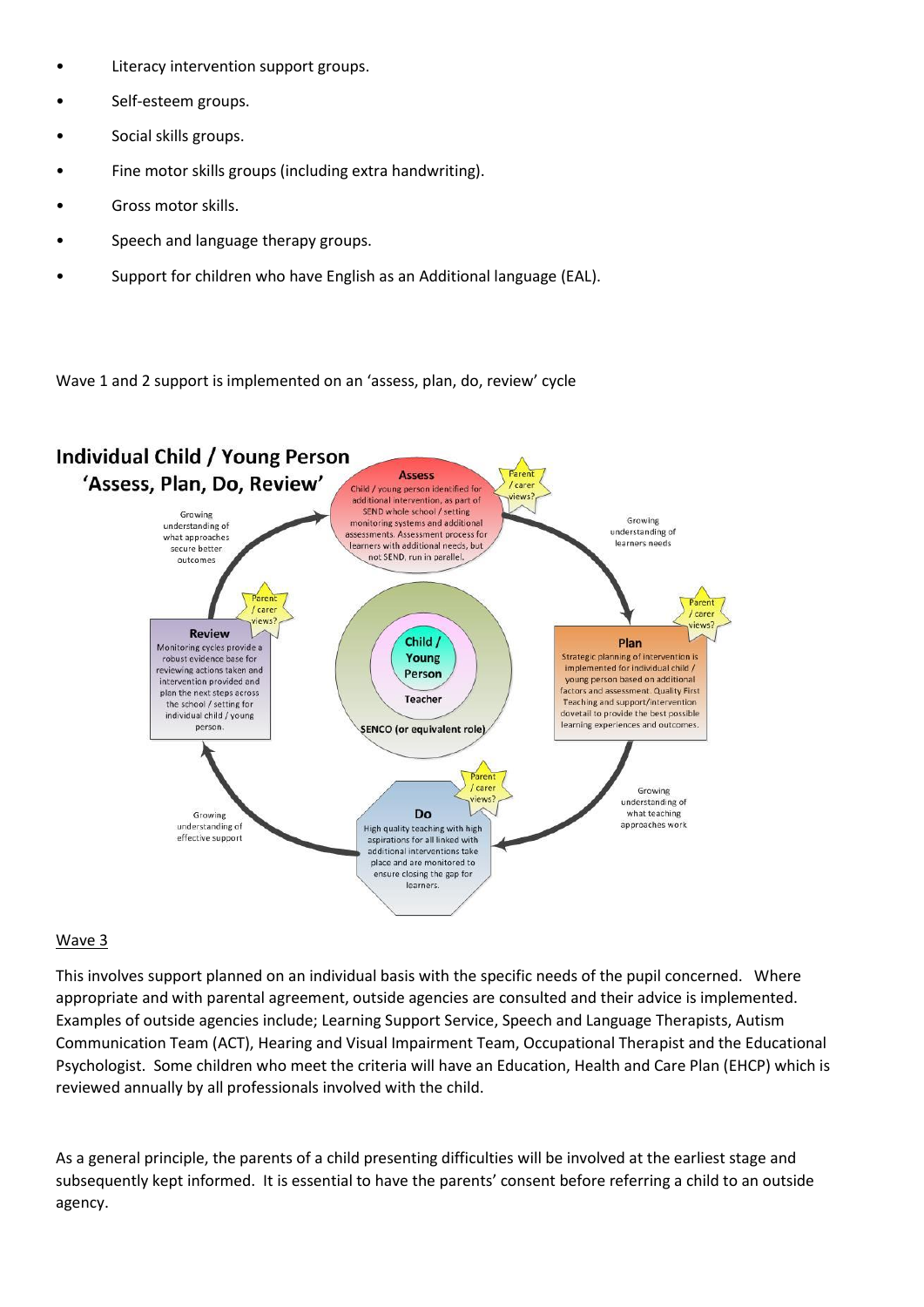If parents refer the child to the class teacher, their concerns must be addressed and they be given the opportunity to discuss the problem with the SENDCO if they so wish.

It is important that each teacher, taking on a new class, make themselves aware of pupils with existing learning difficulties or physical needs, which affect their access to the curriculum.

The child's views about his/ her strengths and weaknesses will be sought. Pupil participation will be meaningful and ongoing for all children. Parents will be invited into school to discuss the teacher's concerns and any concerns they may have relating to their child's education and progress.

# **Advice from External Services**

If a child does not make satisfactory progress through additional support and focused interventions, then the class teacher and SENDCo in consultation with the parents may ask for help from external services (these may be educational psychologists or specialist teachers). As a result the class teacher and SENDCo are provided with advice and support from external specialists.

If a child is referred to the Learning Support Service (LSS), a Learning Support Programme (LSP) may be devised as a result of the specialist advice. LSP's will be reviewed regularly twice a year or as necessary.

If school feel that a child is likely to require an Education, Health and Care Plan (EHCP) in the future, or they have complex needs, the child will have an SEND Support plan.

External agencies that support Wales Primary School;

- Learning Support Service (LSS)
- Autism Communication Team (ACT)
- Hearing Impairment Team (HI)
- Visual Impairment Team (VI)
- CAMHS Locality Practitioners (Child and Adolescent Mental Health Services)
- Occupational Therapy
- Educational Psychologists
- NHS Speech and Language Therapy (NHS SALT)

#### **Education Health and Care Plans**

If a child has lifelong or significant difficulties they may undergo a Statutory Assessment Process which is usually requested by the school but can be requested by a parent. This will occur where the complexity of need or a lack of clarity around the needs of the child are such that a multi-agency approach to assessing that need, to planning provision and identifying resources, is required. The decision to make a referral for an Education, Health and Care Plan will be taken at a progress review. The application for an Education, Health and Care Plans will combine information from a variety of sources including: